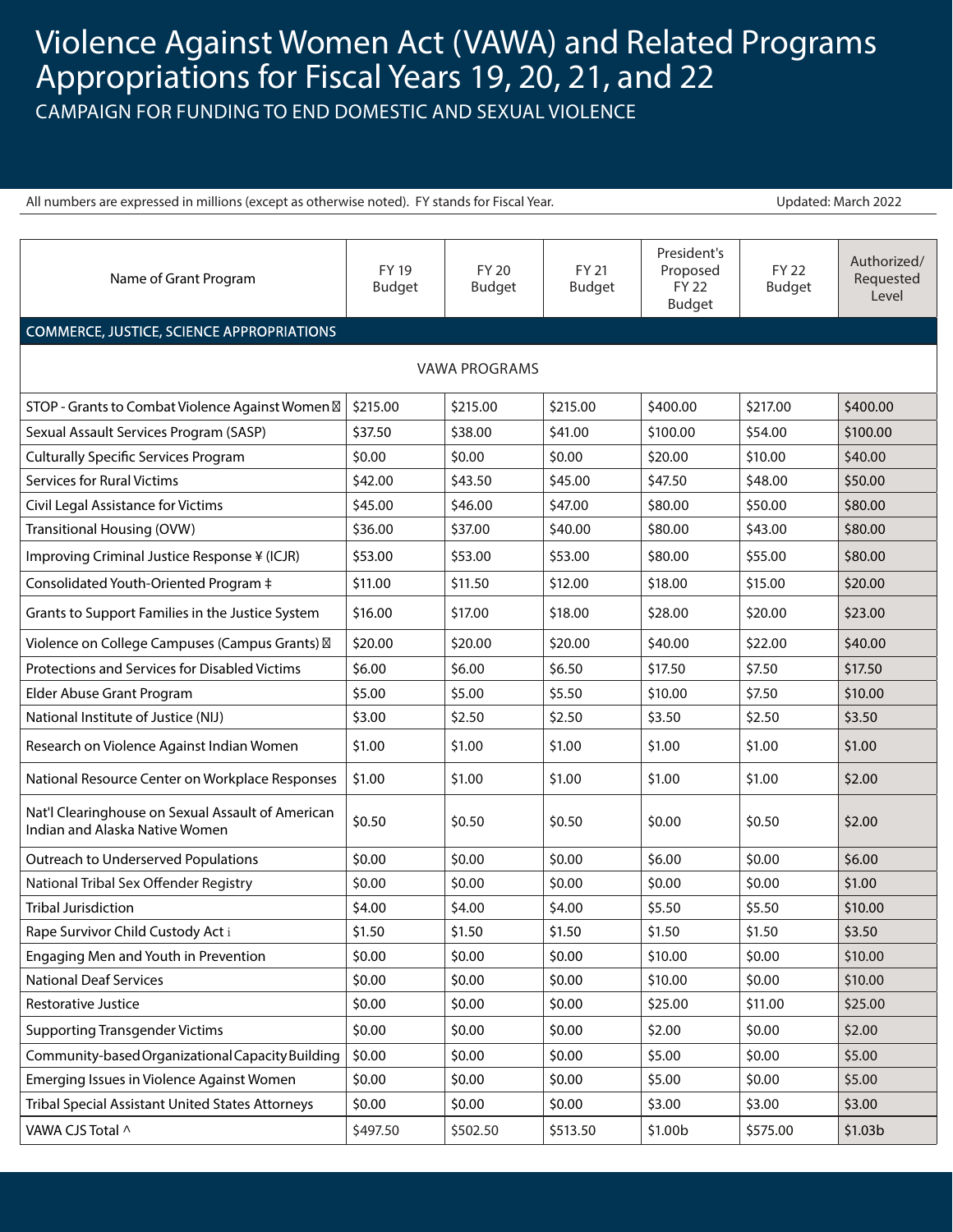## VAWA and Related Programs Appropriations for Fiscal Years 19, 20, 21 and 22

Campaign for Funding to End Domestic and Sexual Violence

| Name of Grant Program                                                   | <b>FY 19</b><br><b>Budget</b> | FY 20<br><b>Budget</b> | <b>FY 21</b><br>Budget | President's<br>Proposed<br>FY 22<br>Budget | <b>FY 22</b><br>Budget | Authorized/<br>Requested<br>Level |  |  |
|-------------------------------------------------------------------------|-------------------------------|------------------------|------------------------|--------------------------------------------|------------------------|-----------------------------------|--|--|
|                                                                         |                               |                        |                        |                                            |                        |                                   |  |  |
| Victims of Crimes Act (VOCA)                                            |                               |                        |                        |                                            |                        |                                   |  |  |
| <b>VOCA FUND CAP ¶</b>                                                  | \$3.35b                       | \$2.64b                | \$2.015b               | \$2.65b                                    | \$2.60 <sub>b</sub>    | \$2.65 <sub>b</sub>               |  |  |
| <b>Tribal Funding Stream</b>                                            | (5175.00)                     | (5132.00)              | (5100.75)              | (5132.50)                                  | (5130.00)              | (10%)                             |  |  |
| <b>Transfer to VAWA</b>                                                 | (5498.00)                     | (5435.00)              | (5435.00)              | (5435.00)                                  | (5575.00)              | (50.00)                           |  |  |
| Victim Compensation/Other Statutory &<br>Administrative Spending (est.) | (\$427.00) (est)              | (5409.00)              | (5390.00)              | (5400.00)<br>(est)                         | $(5445.00)$ (est)      | $(5385.00)$ (est)                 |  |  |
| State Victim Assistance Grants                                          | \$2.25b                       | \$1.67b                | \$1.09b                | $$1.68b$ (est)                             | \$1.45b (est)          | \$2.00 <sub>b</sub>               |  |  |

| LABOR, HEALTH AND HUMAN SERVICES, AND EDUCATION APPROPRIATIONS                         |          |          |          |          |          |          |  |  |
|----------------------------------------------------------------------------------------|----------|----------|----------|----------|----------|----------|--|--|
| ADMINISTRATION FOR CHILDREN AND FAMILIES                                               |          |          |          |          |          |          |  |  |
| Family Violence Prevention and Services Act<br>(FVPSA)°/Domestic Violence Shelters     | \$164.50 | \$175.00 | \$182.50 | \$463.00 | \$200.00 | \$463.00 |  |  |
| Culturally Specific Program #                                                          | \$0.00   | \$0.00   | \$0.00   | \$0.00   | \$0.00   | \$35.00  |  |  |
| National Domestic Violence Hotline**                                                   | \$10.25  | \$12.00  | \$13.00  | \$26.00  | \$15.00  | \$26.00  |  |  |
| <b>CENTERS FOR DISEASE CONTROL</b>                                                     |          |          |          |          |          |          |  |  |
| Rape Prevention and Education                                                          | \$49.40  | \$50.75  | \$51.75  | \$101.75 | \$56.75  | \$101.75 |  |  |
| DELTA - Preventive Health Enhancement and<br>Leadership Through Alliances <sup>o</sup> | \$5.50   | \$5.50   | \$5.50   | \$10.00  | \$5.50   | \$26.00  |  |  |
| Preventive Health and Health Services Block Grant<br>(PHHSBG) Sex Offense Set-Aside ∆  | \$7.00   | \$7.00   | \$7.00   | \$7.00   | \$7.00   | \$7.00   |  |  |
| OFFICE ON WOMEN'S HEALTH                                                               |          |          |          |          |          |          |  |  |
| Violence Against Women Health Initiative                                               | \$3.10   | \$4.00   | \$7.10   | \$5.10   | \$9.10   | \$10.00  |  |  |
| L-HHS Total                                                                            | \$239.75 | \$254.25 | \$266.85 | \$612.85 | \$293.35 | \$668.75 |  |  |

| TRANSPORTATION, HOUSING, AND URBAN DEVELOPMENT, AND RELATED AGENCIES APPROPRIATIONS |                               |                               |                        |                                                         |                               |                                   |  |
|-------------------------------------------------------------------------------------|-------------------------------|-------------------------------|------------------------|---------------------------------------------------------|-------------------------------|-----------------------------------|--|
| Name of Grant Program                                                               | <b>FY 19</b><br><b>Budget</b> | <b>FY 20</b><br><b>Budget</b> | FY 21<br><b>Budget</b> | President's<br>Proposed<br><b>FY22</b><br><b>Budget</b> | <b>FY 22</b><br><b>Budget</b> | Authorized/<br>Requested<br>Level |  |
| Domestic Violence Specific Housing Program Set<br>Aside, CoC Program $\sim$         | \$50.00                       | \$50.00                       | \$52.00                | \$52.00                                                 | \$52.00                       | \$75.00                           |  |